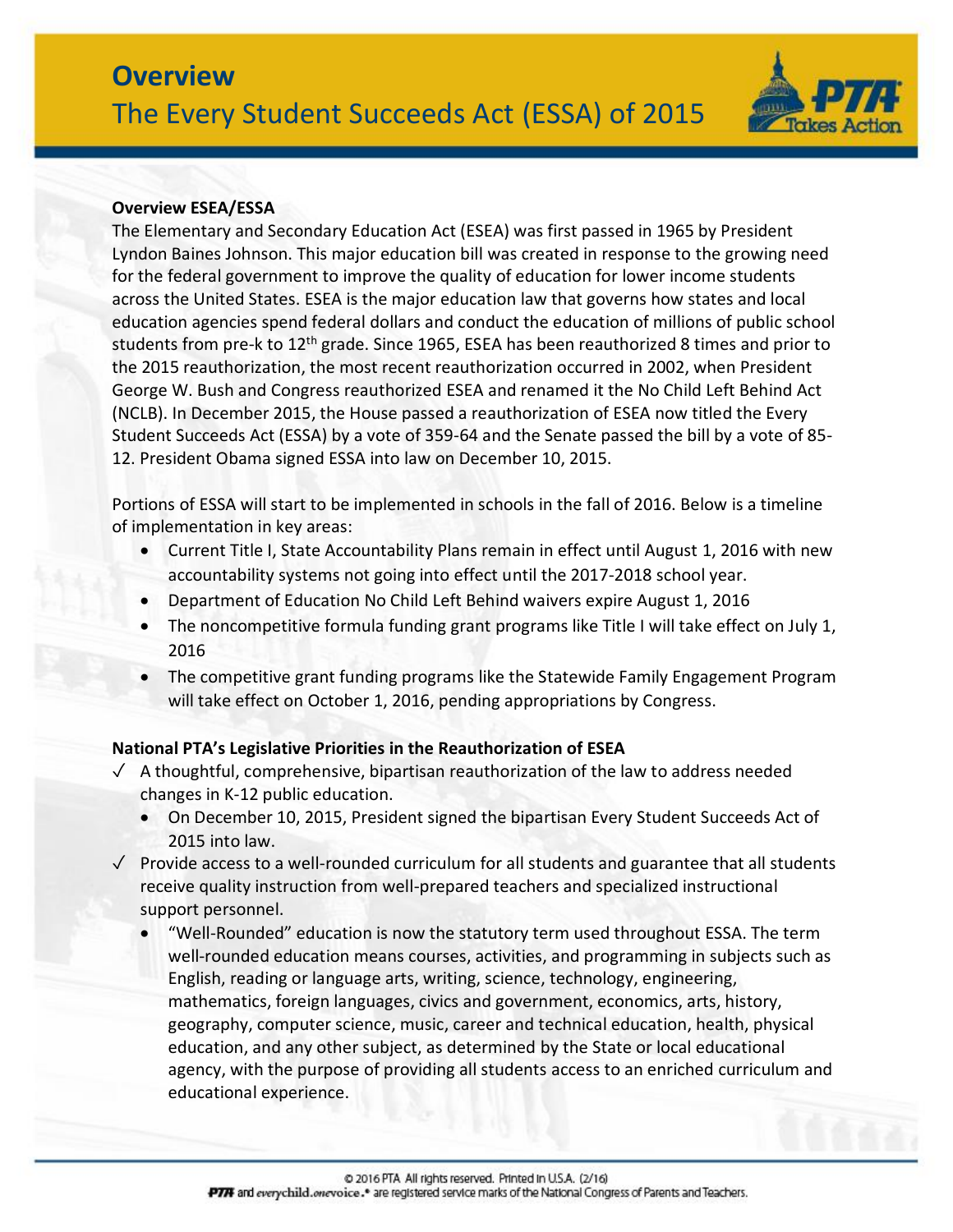

- More funding is authorized for teacher and other school leader preparation in Title II.
- $\sqrt{\phantom{a}}$  Embed improvements in family engagement capacity-building throughout all titles of ESEA-NCLB.
	- Significant provisions were added to Title I regarding family engagement and in Title IV with the inclusion of Statewide Family Engagement Centers (SFECs) competitive grant program. Additionally, the inclusion of parents and families as stakeholders and family engagement provisions were included in Title II, Title III and other elements of the bill.
- Retain and improve Title I, Section 1118, to create incentives at the state, district and school levels to meaningfully engage families in their children's education using research-based strategies.
	- Under Title I, school districts must reserve at least one percent of funds for family engagement activities. ESSA requires schools and districts to establish written family engagement plans and conduct evidence-based family engagement strategies such as home-visiting or professional development for educators that enhance student achievement and school improvement.
	- National PTA did get language included to not limit local educational agencies from reserving more than 1 percent of Title I funds for family engagement. National PTA also was able to include five ways that LEAs can use their Title I set-aside for parent and family engagement activities which is similar to language in the Family Engagement in Education Act. All LEA's must do at least one of these strategies with their federal funds.
- ✓ Safeguard and improve state-based infrastructure for capacity-building and technical assistance in family engagement programming.
	- The Statewide Family Engagement Centers competitive grant program was included in the final bill. This program improves upon the Parent Information Resource Centers program that was in ESEA/NCLB and will help to provide states and districts with the capacity to support effective family engagement policies and initiatives.
	- Although over 50 federal education programs were consolidated, Statewide Family Engagement Centers was one of the few programs to be enacted.
- $\sqrt{ }$  Develop ambitious, yet appropriate, state-driven accountability systems with growth and performance goals to replace Adequate Yearly Progress.
	- ESSA eliminates the Adequate Yearly Progress (AYP) mandates under NCLB, which require that all students in all states make "adequate" annual progress toward proficiency in math and reading or risk federal sanctions.
	- The law keeps the annual testing structure in place. Students are assessed every year in math and reading or language arts in grades 3-8 and once in high school along with assessing students in science once in grades 3-5, 6-9 and 10-12.
- $\sqrt{\phantom{a}}$  Reject any proposal to divert public funding from public schools.
	- No school voucher or portability provisions to divert public funding to private schools was included in the final bill.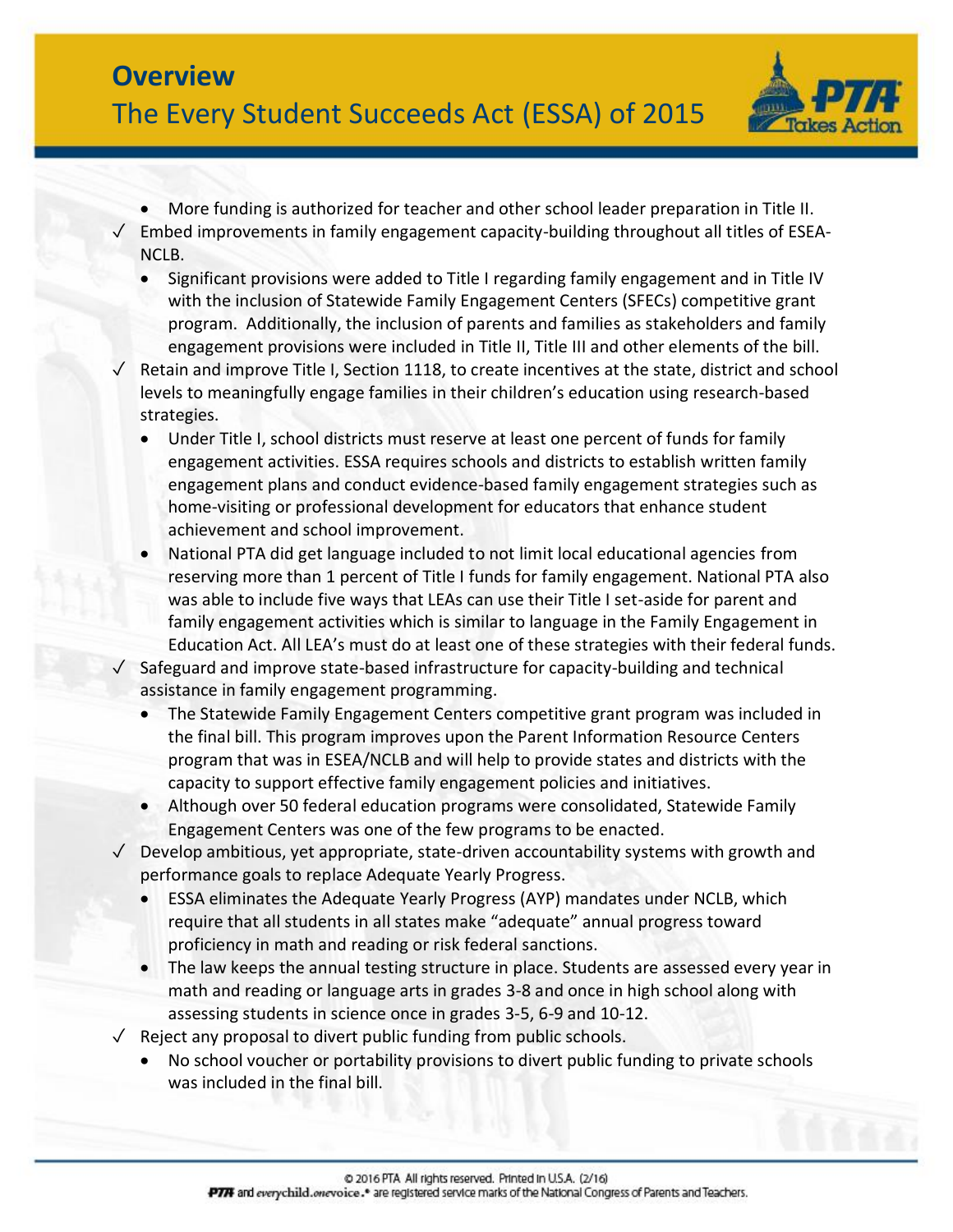

# **Title I—IMPROVING BASIC PROGRAMS OPERATED BY STATE AND LOCAL EDUCATIONAL AGENCIES**

Title I is the largest program supporting elementary and secondary education in the Every Student Succeeds Act (ESSA). Public schools receive federal funding from their local education agencies (LEAs) based on the number of low-income students that attend their school. The dedicated federal funding for Title I is Congress' attempt to provide all children with the opportunity to receive a fair, equitable, and high-quality education, and to close achievement gaps. State education agencies must submit state plans to the U.S. Department of Education that outlines their ability to meet federal requirements to receive Title I funding.

#### **Title I: ESSA vs. NCLB**

- States can decide if their academic assessments are administered through a single summative assessment or through multiple interim assessments during the course of the year.
- Annual measurable objectives (AMOs) and adequate yearly progress (AYP) requirements are eliminated and states are required to establish long-term goals and annually measure all students and each subgroup based on five indicators. The indicators are (all of which are required to be disaggregated):
	- 1. Academic achievement on annual assessments (high schools may use student growth based on annual assessment);
	- 2. Elementary and middle schools are to measure student growth or another valid and reliable statewide academic indicator;
	- 3. High school graduation rates:
	- 4. English language proficiency; and
	- 5. One indicator of school quality or student success that allows for meaningful differentiation of school performance that is valid, reliable, comparable and statewide.
- Schools are identified by their state under two categories for improvement:
	- **1. Comprehensive support and improvement**. Consists of schools that are the lowest-performing 5 percent of schools in the state, all public high schools in the state that fail to graduate at least 67% of their students and schools with a subgroup of students performing at the lowest 5% of all Title I receiving schools that do not improve in a state–set period of time.
	- **2. Targeted support and improvement**: Consists of schools with a consistently underperforming subgroup of students and must implement targeted interventions that are evidence-based and locally determined for a LEA determined number of years. State must identify these schools every year. A school with a subgroup of students performing at the lowest-performing 5%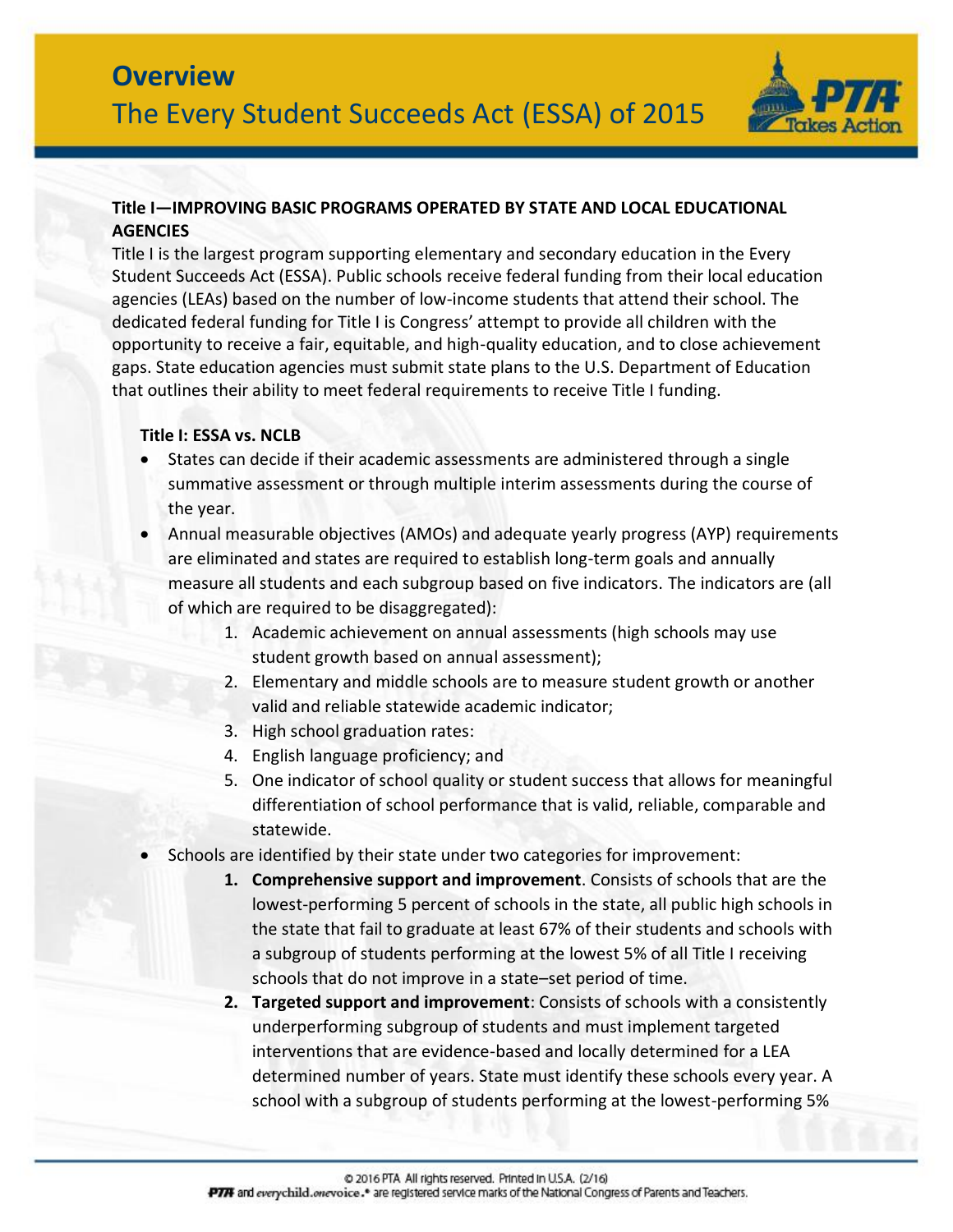

of Title I schools must implement additional targeted supports and identify resource inequalities in its improvement plan.

- The U.S. Secretary of Education has less authority over state education plans.
- States have more authority over their accountability systems and implementing school improvement methods

# **Title II—PREPARING, TRAINING, AND RECRUITING HIGH-QUALITY TEACHERS, PRINCIPALS, OR OTHER SCHOOL LEADERS**

The purpose of this title is to provide grants to State educational agencies and subgrants to local educational agencies to improve the quality and effectiveness of teachers, principals, and other school leaders; increase the number of teachers, principals, and other school leaders who are effective in improving student academic achievement in schools; and provide low-income and minority students greater access to effective teachers, principals, and other school leaders.

# **Title II: ESSA vs. NCLB**

- The new law does not require states to set up teacher-evaluation systems that are based on a significant part of students' test scores.
- ESSA eliminated the highly qualified teacher (HQT) provision in NCLB. Under ESSA, teachers in schools receiving Title I funds need only to fulfill their state's certification and licensing requirements.
- The \$2.3 billion state teacher-quality grants program formula (also known as Title II) for allocating these dollars considers both student population and poverty. As part of ESSA, Congress rewrote the formula to weight the poverty factor more heavily. It also did away with the minimum award amount guaranteed to each state since 2002.
- Among other changes, states may now use their teacher-quality funds to support residency based teacher-prep programs, in which teacher-candidates spend a year being guided into teaching by mentors. They can also set up teacher-preparation "academies" independent of higher education and traditional quality-control systems, but over time the academies must produce teachers with effective track records. Some education groups were opposed to these academy programs.
- Two new programs were added to Title II as well. A new initiative for civics and history programs and a new program known as the STEM (Science, Technology, Engineering, and Mathematics) Master Teacher Corps. The STEM Master Teacher Corps had been introduced as a stand-alone bill by Senator Al Franken (D–MN) in February 2015 in an effort to create a network of STEM leaders who would be eligible to receive additional compensation funded through the federal program.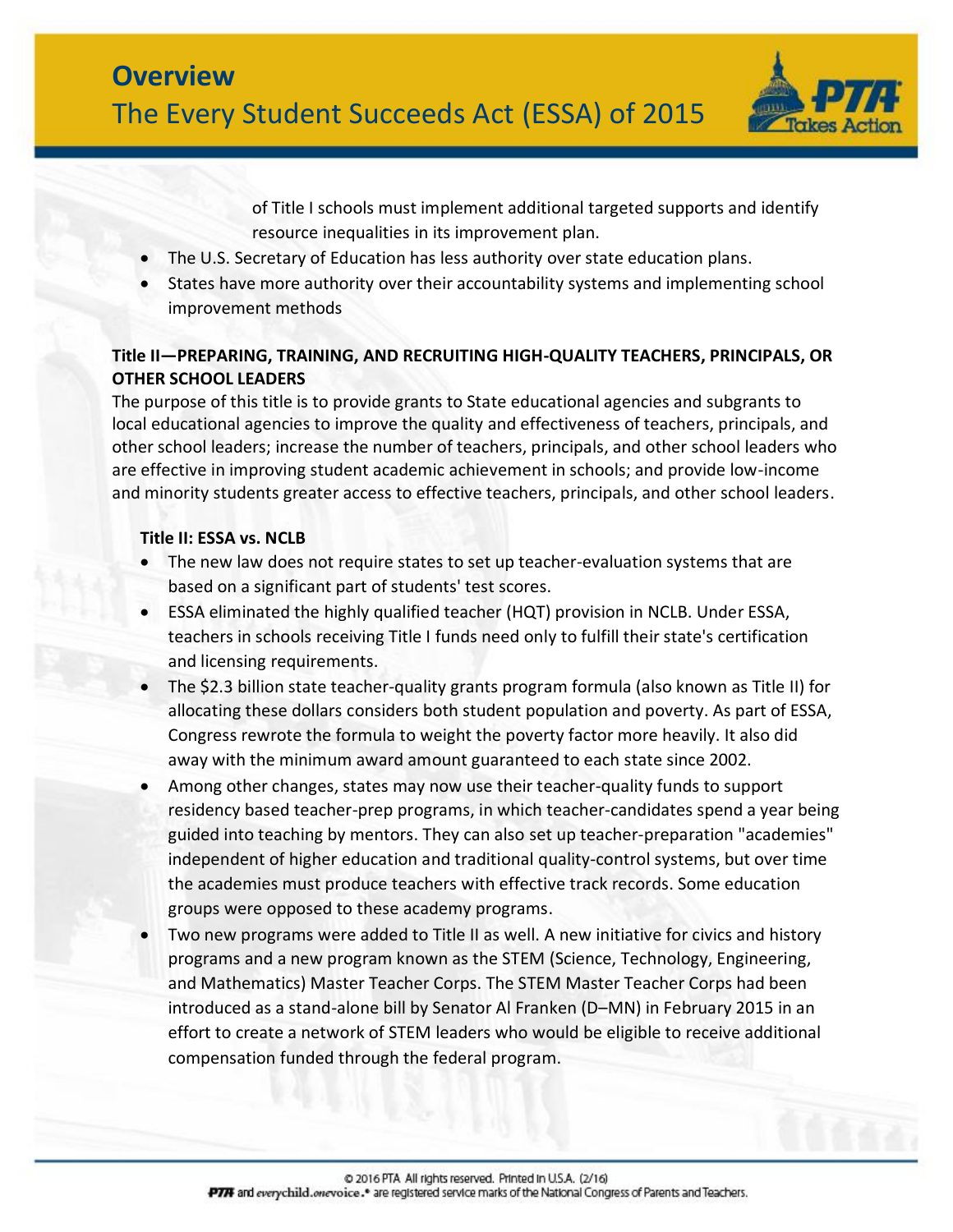

#### **Title III—LANGUAGE INSTRUCTION FOR ENGLISH LEARNERS AND IMMIGRANT STUDENTS**

The purpose of this title is to help ensure that English learners, including immigrant children and youth, attain English proficiency and develop high levels of academic achievement in English as well as assist teachers, administrators and other school leaders with English learners and their families.

### **Title III—ESSA vs. NCLB**

- The new law shifts accountability for English-learners from Title III—the section of the federal law that previously authorized aid to states and local school districts for Englishlanguage-acquisition programs—to Title I, the federal program under which the performance of all other student groups is scrutinized.
- Under the new law, states will develop their own ELL accountability systems that must measure progress in English-language development and the number of students who become English proficient.
- Funding for the title's three subparts increases from \$737 million in 2015 to \$885 million annually by 2020.

### **Title IV—21ST CENTURY SCHOOLS**

The purpose of this title is to improve students' academic achievement by increasing the capacity of States, local educational agencies, schools, and local communities to provide all students with access to a well-rounded education; improve school conditions for student learning; and improve the use of technology in order to improve the academic achievement and digital literacy of all students. Only a few Title IV programs of ESEA/NCLB were included as standalone programs in Title IV of ESSA.

Most importantly for National PTA, is the inclusion of the Statewide Family Engagement Centers (SFECs) as a competitive grant program. This program would help to provide states and districts with the capacity to support effective implementation and enhancement of family engagement policies and initiatives. The other specific sections listed in Title IV include the Student Support and Academic Enrichment Grants, 21<sup>st</sup> Century Community Learning Centers, and Charter and Magnet Schools grant assistance programs.

The Student Support and Academic Enrichment grants are designed to create programs to foster safe, healthy, supportive, and drug-free environments that support student academic achievement. These programs are coordinated with other schools and community based services and programs and may be conducted in partnership with outside organizations and private entities. They are also required to "promote the involvement of parents in the activity and program".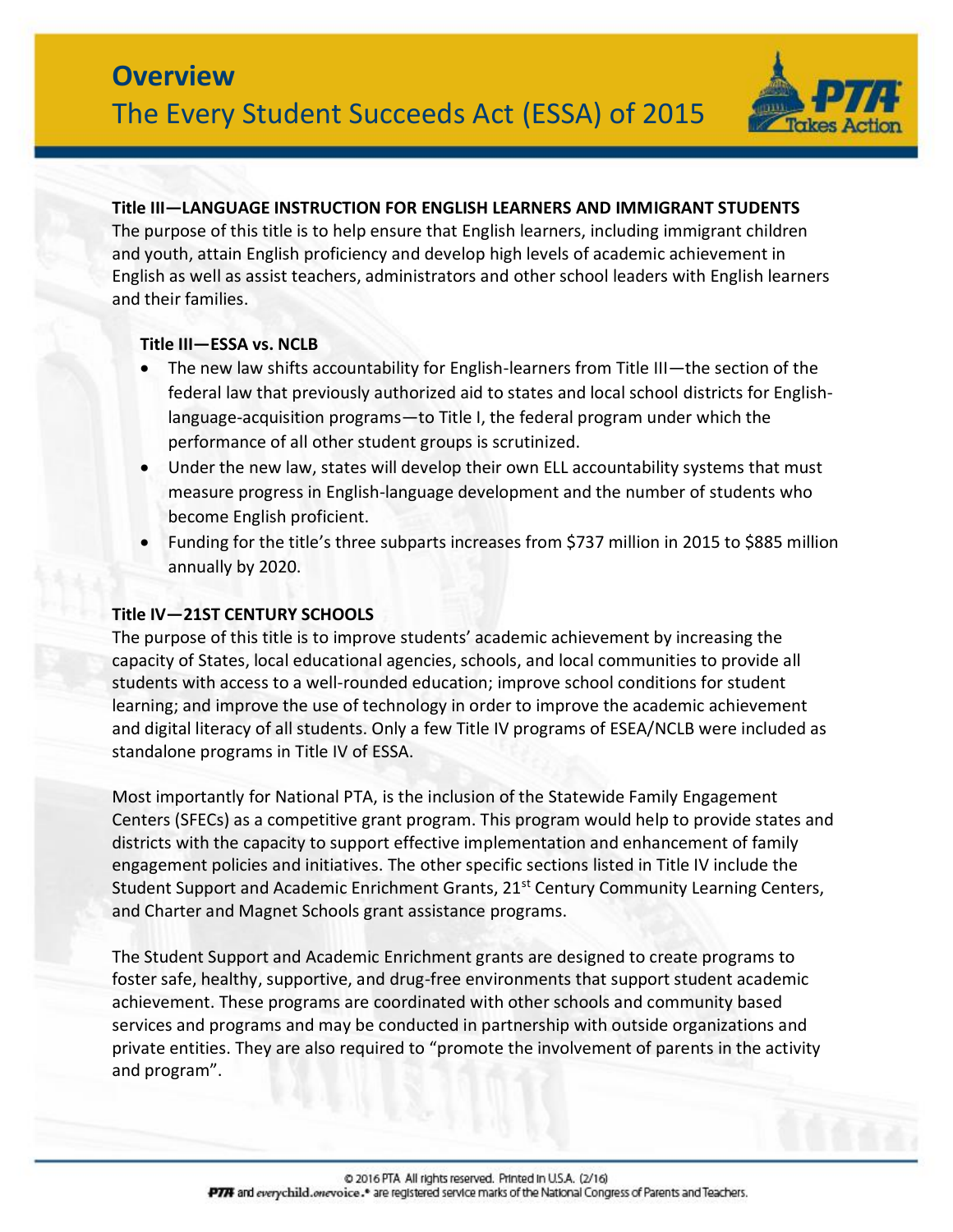

### **Title IV: ESSA vs. NCLB**

- Instead of a larger number of federal programs, the bill consolidates nearly 50 programs into a block grant. An estimated \$1.6 billion is authorized for the Title IV Part A block grant and includes some involving physical education, Advanced Placement, school counseling, and education technology.
- Districts that get more than \$30,000 in the Title IV Part A Block Grant have to spend at least 20 percent of their funding on at least one activity that helps students become well-rounded, and another 20 percent on at least one activity that helps students be safe and healthy. And part of the money can be spent on technology.
	- $\circ$  For example, well-rounded includes programs or activities that use music and the arts as tools to support student success, safe and healthy includes programs or activities that help prevent bullying and harassment, and technology includes programs or activities that promote personalized learning.
- Part E of Title IV includes the Statewide Family Engagement Centers (SFECs) competitive grant program. This program would help to provide states and districts with the capacity to support effective implementation and enhancement of family engagement policies and initiatives.
- Part F of Title IV would also include funding for education innovation, Promise Neighborhoods (funding to nonprofit and other entities to benefit children in distressed communities), full-service community schools, arts education, Ready to Learn television, and gifted and talented education programs.

#### **Title V—STATE INNOVATION AND LOCAL FLEXIBILITY**

The purpose of this part is to allow States and local educational agencies the flexibility to target Federal funds to the programs and activities that most effectively address the unique needs of States and localities.

#### **Title V—ESSA vs. NCLB**

 Title V was previously titled "Promoting Informed Parental Choice and Innovative Programs", but is now called "State Innovation and Local Flexibility". Under the new Title V, ESSA enables some funding transferability through a pilot program for weighted student funding, and nearly \$170 million for rural education programs from 2015 through 2020.

# **Title VI—INDIAN, NATIVE HAWAIIAN, AND ALASKA NATIVE EDUCATION**

The purpose of this title is to support the efforts of local educational agencies, Indian tribes and organizations, postsecondary institutions, and other entities to meet the unique educational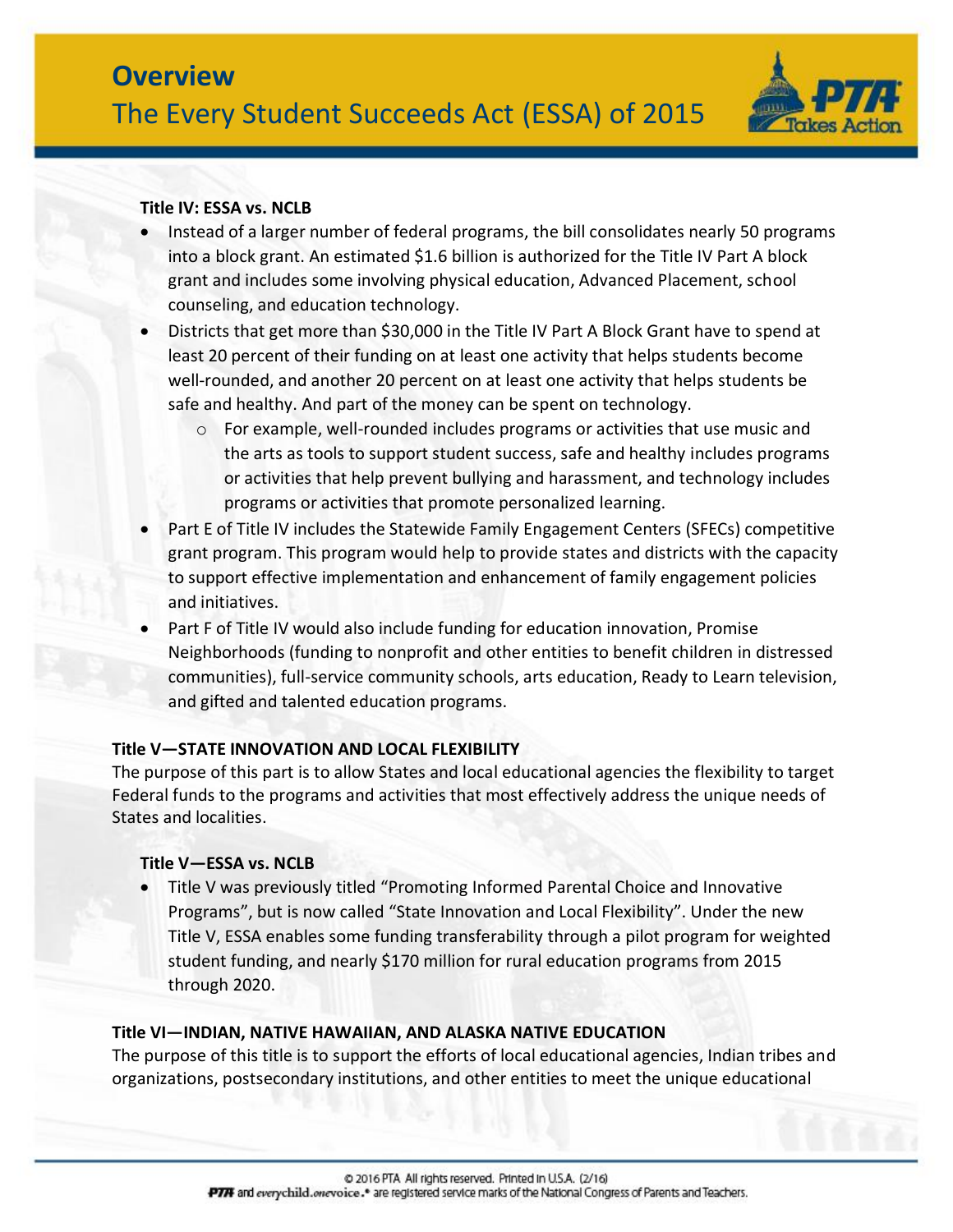

and culturally related academic needs of Indian students, so that these students can meet challenging State academic standards.

# **Title VI—ESSA vs. NCLB**

- A State Tribal Education Partnership (STEP) grant program which is permanently authorized to promote tribal self-determination, improve Indian academic achievement, and promote coordination and collaboration between tribal education agencies and state and local education agencies.
- States must engage in meaningful consultation with tribes in the development of state plans for Title I grants. LEAs must consult with tribes in the design and development of programs under the Act, and they must consult with tribes prior to making any decision affecting the opportunities of Indian children in programs, services, or activities funded by ESEA.
- The Secretary of Education is tasked with reaching out to LEAs and Bureau of Indian Education (BIE) schools that are eligible for Title VII grants in order to encourage and assist eligible entities to submit applications.
- The Secretary of Education is directed to provide technical assistance to LEAs, including technical assistance to develop applications, improve implementation, and integrate Title VII activities with other educational activities.
- ESSA provides for the creation and expansion of Native language immersion programs in public schools.
- ESSA authorizes programs for American Indian, Native Hawaiian, and Alaska Native students, approximately \$160 million annually from 2015 through 2020.

# **Title VII—IMPACT AID**

Federal Impact Aid is designed to assist United States local school districts that have lost property tax revenue due to the presence of tax-exempt Federal property such as a military base, or that have experienced increased expenditures due to the enrollment of federally connected children, including children living on Indian lands.

# **Title VII—ESSA vs. NCLB**

- Makes permanent technical and formula changes to Federal Properties that have already reduced subjectivity in the program and increased the timeliness of payments.
- Eliminates the Federal Properties "lockout" provision that currently prevents eligible federally impacted school districts from accessing Impact Aid funding.
- Adjusts the Basic Support formula to ensure equal proration when appropriations are sufficient to fund the proration formula (Learning Opportunity Threshold).